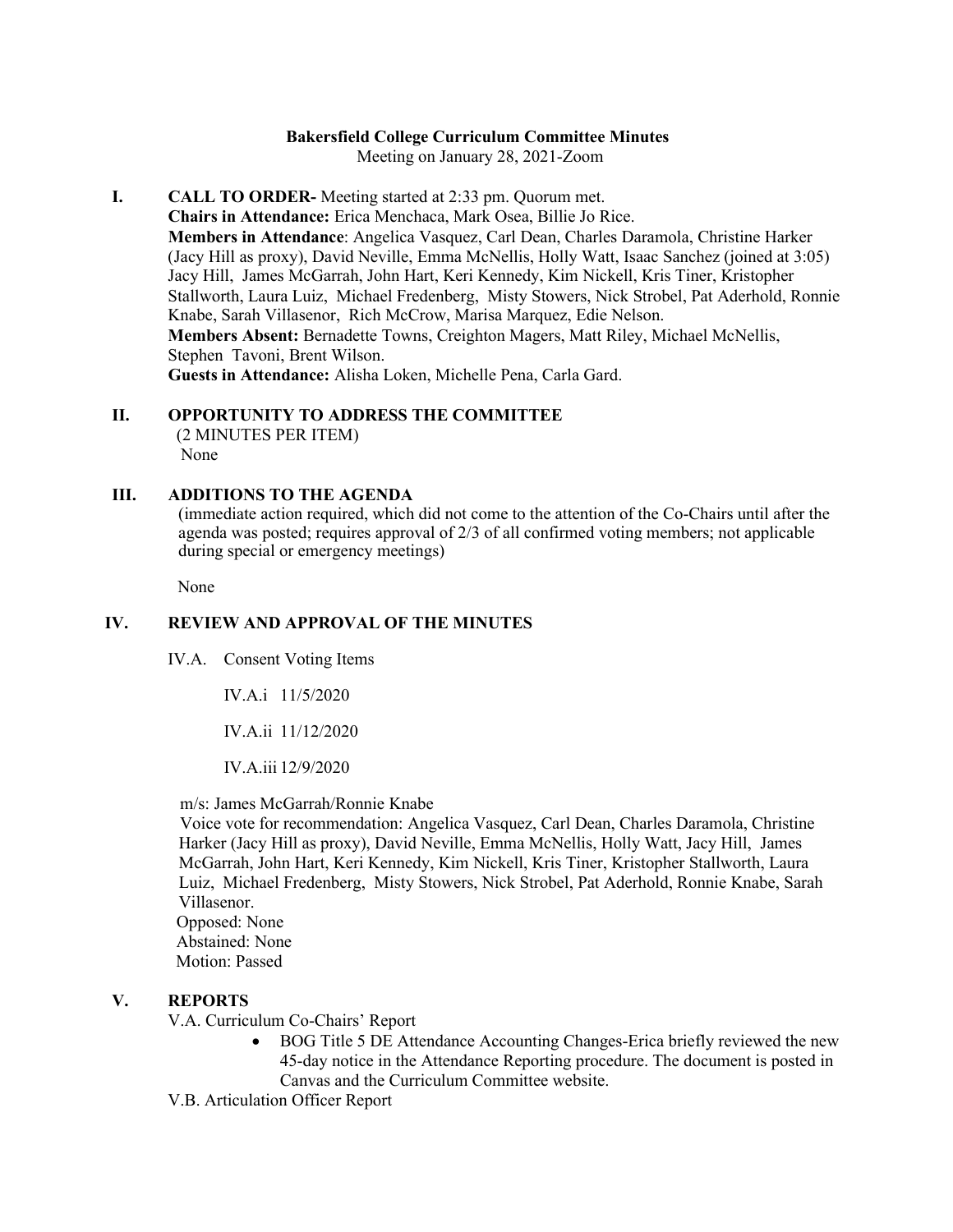• CSU GE Areas D and F-The original 9 units from Area D have been changed to 6/3 to accommodate the new Area F. Mark went over the document. 5C changes to Title 5 requirement to receive a degree to include Ethnic Studies. Billie Jo thanked everyone on the committee, especially for the last minute requests. BC has been approved as an official vaccine site.

V.C. Assessment Co-Chair Report-No report.

## **VI. PRESENTATIONS**

VI.A NURS B90NC-Practical Vaccine Administration and Injection Training Alisha Loken was asked to create the non-credit course to administer the Covid vaccine. This course is not a certification course. There are no restrictions on who may take the course.

#### **VII. ACTION ITEMS**

VII.A. NURS B90NC (Voting Item)

m/s: Nick Strobel/Ronnie Knabe

Voice vote for recommendation: Angelica Vasquez, Carl Dean, Charles Daramola, Christine Harker (Jacy Hill as proxy), David Neville, Emma McNellis, Holly Watt, Isaac Sanchez, Jacy Hill, James McGarrah, John Hart, Keri Kennedy, Kim Nickell, Kris Tiner, Kristopher Stallworth, Laura Luiz, Michael Fredenberg, Misty Stowers, Nick Strobel, Pat Aderhold, Ronnie Knabe, Sarah Villasenor. Opposed: None Abstained: None Motion: Passed

NURS B90NC- Distance Education as a method of delivery, the committee has considered the rigors of DE requirement and feels the course meets the rigor. It is to be approved with the addition of Online.

m/s: Nick Strobel/James McGarrah

Voice vote for recommendation: Angelica Vasquez, Carl Dean, Charles Daramola, Christine Harker (Jacy Hill as proxy), David Neville, Emma McNellis, Holly Watt, Isaac Sanchez, Jacy Hill, James McGarrah, John Hart, Keri Kennedy, Kim Nickell, Kris Tiner, Kristopher Stallworth, Laura Luiz, Michael Fredenberg, Misty Stowers, Nick Strobel, Pat Aderhold, Ronnie Knabe, Sarah Villasenor.

 Opposed: None Abstained: None Motion: Passed

VII.B. Second Agenda Revised Curriculum (Consent Voting Item) (All consent items are to be approved in one motion unless a member requests separate action on a specific item and states the reason for separate action) *Refer to Exhibit VI*

VII.B.i Revised Courses

ACDV B70A, ACDV B70B, ACDV B70C, ACDV B70D, ACDV B70E, ACDV B70F, ART B26, ART B36, ART B43, ART B45, BIOL B11, BIOL B16, BIOL B3B, BSAD B18, COMP B13, EMLS B61, EMLS B61NC, EMTC B16, EMTC B60, ENGL B10, ENGL B1AL, ENGL B41A, FIRE B2, FIRE B26M, FIRE B27B, FIRE B28B, FIRE B29, FIRE B3, FIRE B51F,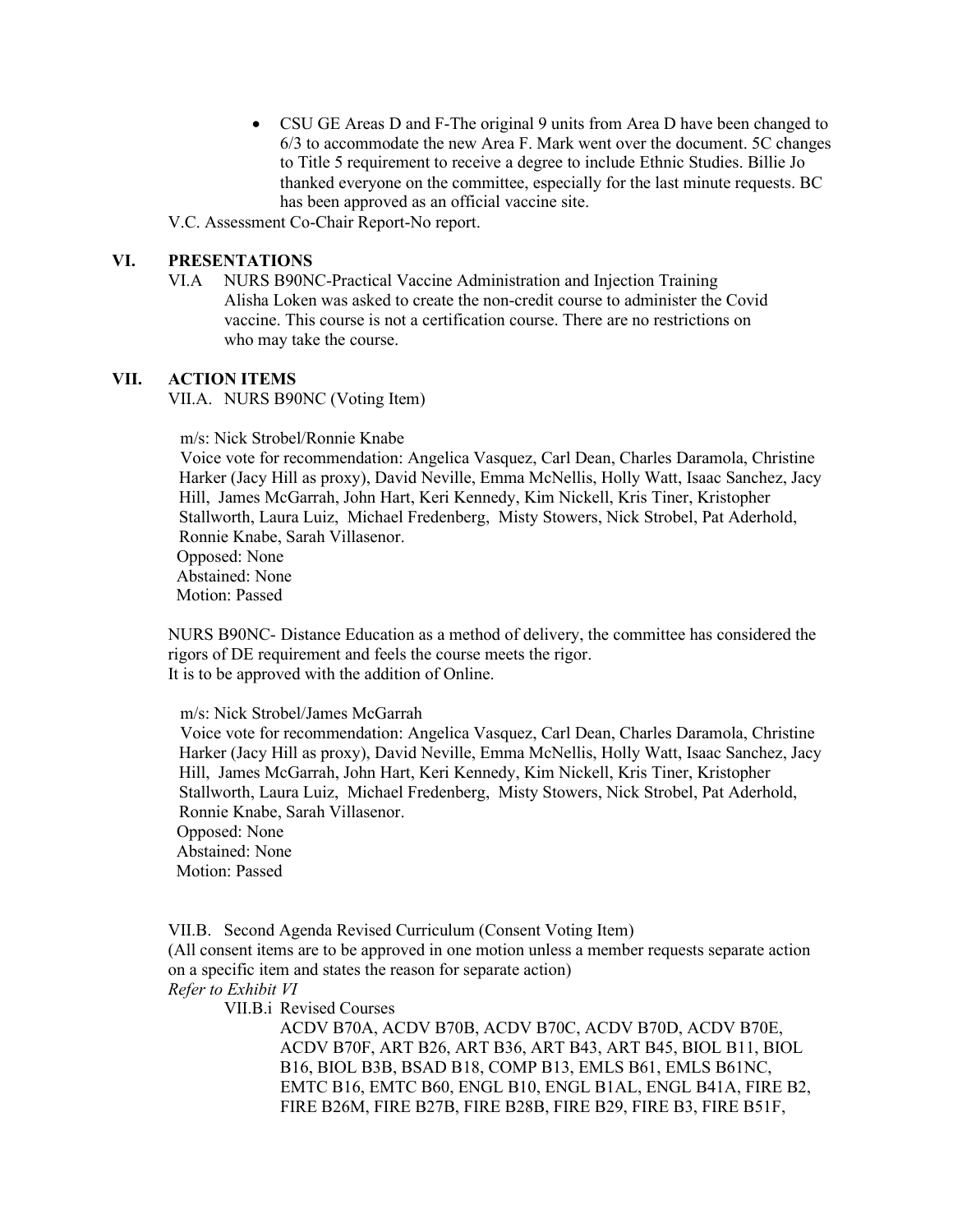#### FIRE B51G, FORE B2, MATH B21, MATH B6E, MEDS B66, MFGT B2, MUSC B12A, NURS B47, PHED B11, PHED B28, POLS B1, POLS B3, RADT B11, WTRT B61, WTRT B62, FORE B8.

m/s: Jacy Hill/Kim Nickell

Voice vote for recommendation: Angelica Vasquez, Carl Dean, Charles Daramola, Christine Harker (Jacy Hill as proxy), David Neville, Emma McNellis, Holly Watt, Isaac Sanchez, Jacy Hill, James McGarrah, John Hart, Keri Kennedy, Kim Nickell, Kris Tiner, Kristopher Stallworth, Laura Luiz, Michael Fredenberg, Misty Stowers, Nick Strobel, Pat Aderhold, Ronnie Knabe, Sarah Villasenor.

Opposed: None

Abstained: None

Motion: Passed

VII.C. Second Agenda New Curriculum (Consent Voting Item) *Refer to Exhibit VI*

VII.C.i New Courses

ACDV B70ANC, ACDV B70BNC, ACDV B70CNC, ACDV B70DNC, ACDV B70ENC, ACDVB70FNC, PHTA B51, PHTA B52.

VII.C.ii New Programs

Online Teaching Level II Certificate of Achievement

The Online Teaching Level I Job Skills Certificate was removed.

m/s: Nick Strobel/Carl Dean

Voice vote for recommendation: Carl Dean, Charles Daramola, Christine Harker (Jacy Hill as proxy), David Neville, Emma McNellis, Holly Watt, Isaac Sanchez, Jacy Hill, James McGarrah, John Hart, Keri Kennedy, Kim Nickell, Kris Tiner, Kristopher Stallworth, Laura Luiz, Michael Fredenberg, Misty Stowers, Nick Strobel, Pat Aderhold, Ronnie Knabe, Sarah Villasenor.

Opposed: None

 Abstained: Angelica Vasquez was not able to submit a vote Motion: Passed

VII.D. Second Agenda Distance Education (Consent Voting Items)

(All consent items are to be approved in one motion unless a member requests separate action on a specific item and states the reason for separate action)

Distance Education as a method of delivery, the committee has considered the rigors of DE requirement and feels those courses meet the rigor.–

*Refer to Exhibit VI*

VII.D.i Distance Education Spring 2021

ARCH B11, ARCH B21, ARCH B21, ARCH B6, BSAD B64, BSAD B66A, BSAD B66B, BSAD B66C, BSAD B67A, BSAD B67B, BSAD B67C, BSAD B68, BSAD B85, BSAD B89A, CNST B1, ENGL B25B, ENGR B19C, ENGR B70, HIST B2, HIST B17A, HIST B17B, HMSV B5, JRNL B15, JRNL B26, MEDS B66, MUSC B18A, MUSC B21A, MUSC B230A, MUSC B230B, MUSC B230C, MUSC B5A, MUSC B5B, PHYS B2B , PHYS B4B , PHYS B4C, THEA B16, THEA B18, WELD B53A , WELD B53B , WELD B55A , WELD B55B , WELD B55D , WELD 74A, WELD B74B, WOOD B50.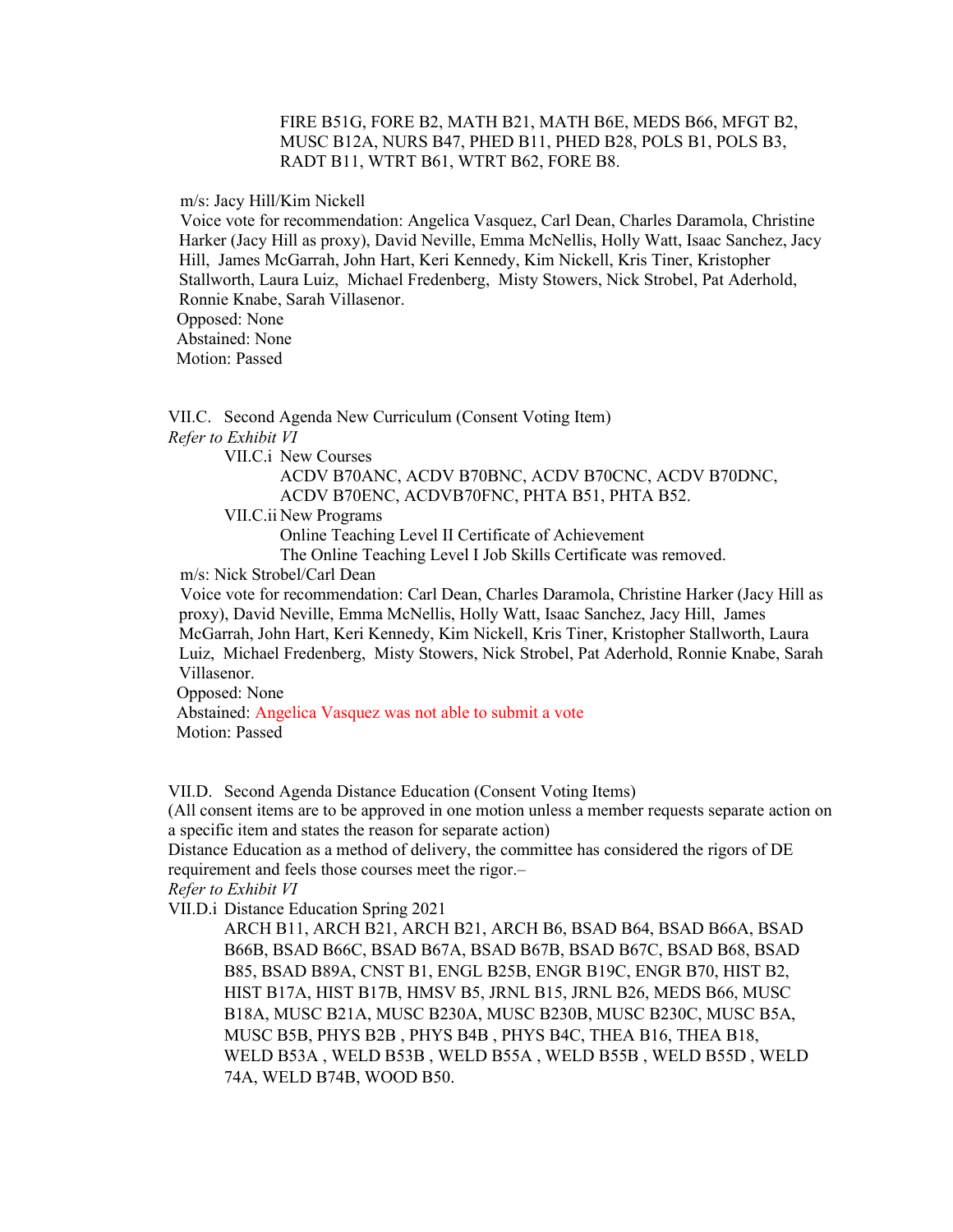#### VII.D.iiDistance Education Summer 2021

ACDV B70A, ACDV B70B, ACDV B70C, ACDV B70D, ACDV B70E, ACDV B70F, ART B26, ART B36, ART B43, ART B45, BIOL B11, BIOL B16, BIOL B3B, BSAD B18, COMP B13, EMLS B61, EMLS B61NC, EMTC B16, EMTC B60, ENGL B10, ENGL B1AL, ENGL B41A, FIRE B2, FIRE B26M, FIRE B27B, FIRE B28B, FIRE B29, FIRE B3, FIRE B51F, FIRE B51G, FORE B2, MATH B21, MATH B6E, MEDS B66, MFGT B2, MUSC B12A, NURS B47, PHED B11, PHED B28, POLS B1, POLS B3, RADT B11, WTRT B61, WTRT B62, FORE B8, ACDV B70ANC, ACDV B70BNC, ACDV B70CNC, ACDV B70DNC, ACDV B70ENC, ACDVB70FNC, PHTA B51, PHTA B52.

m/s: Jacy Hill/Nick Strobel

Voice vote for recommendation: Angelica Vasquez, Carl Dean, Charles Daramola, Christine Harker (Jacy Hill as proxy), David Neville, Emma McNellis, Holly Watt, Isaac Sanchez, Jacy Hill, James McGarrah, John Hart, Keri Kennedy, Kim Nickell, Kris Tiner, Kristopher Stallworth, Laura Luiz, Michael Fredenberg, Misty Stowers, Nick Strobel, Pat Aderhold, Ronnie Knabe, Sarah Villasenor. Opposed: None Abstained: None

Motion: Passed

VII.E. Second Agenda Correspondence Education (Consent Voting Items) Distance Education as a method of delivery, the committee has considered the rigors of DE

requirement and feels those courses meet the rigor.–

*Refer to Exhibit VI*

VII.E.i Correspondence Education Spring 2021

ANTH B1L, ANTH B3, BSAD B18, BSAD B29, BSAD B5, ECON B2, HIST B2, HIST B17A, HIST B17B, INDA B143, INDA B144, MUSC B22, MUSC B27. VII.E.ii Correspondence Education Summer 2021

ART B36, ENGL B10, ENGL B1AL, ENGL B41A, FIRE B2, POLS B1, POLS B3.

m/s: Jacy Hill/Nick Strobel

Voice vote for recommendation: Angelica Vasquez, Carl Dean, Charles Daramola, Christine Harker (Jacy Hill as proxy), David Neville, Emma McNellis, Holly Watt, Isaac Sanchez, Jacy Hill, James McGarrah, John Hart, Keri Kennedy, Kim Nickell, Kris Tiner, Kristopher Stallworth, Laura Luiz, Michael Fredenberg, Misty Stowers, Nick Strobel, Pat Aderhold, Ronnie Knabe, Sarah Villasenor. Opposed: None

 Abstained: None Motion: Passed

VII.F. Second Agenda General Education (Consent Voting Items) *Refer to Exhibit VI* VII.F.i General Education FORE B8-Tabled

VII.G. BC GE Area E.1. Language (Consent Voting Items) "Students who are admitted to the following AS programs are exempt from BC GE E.1.: